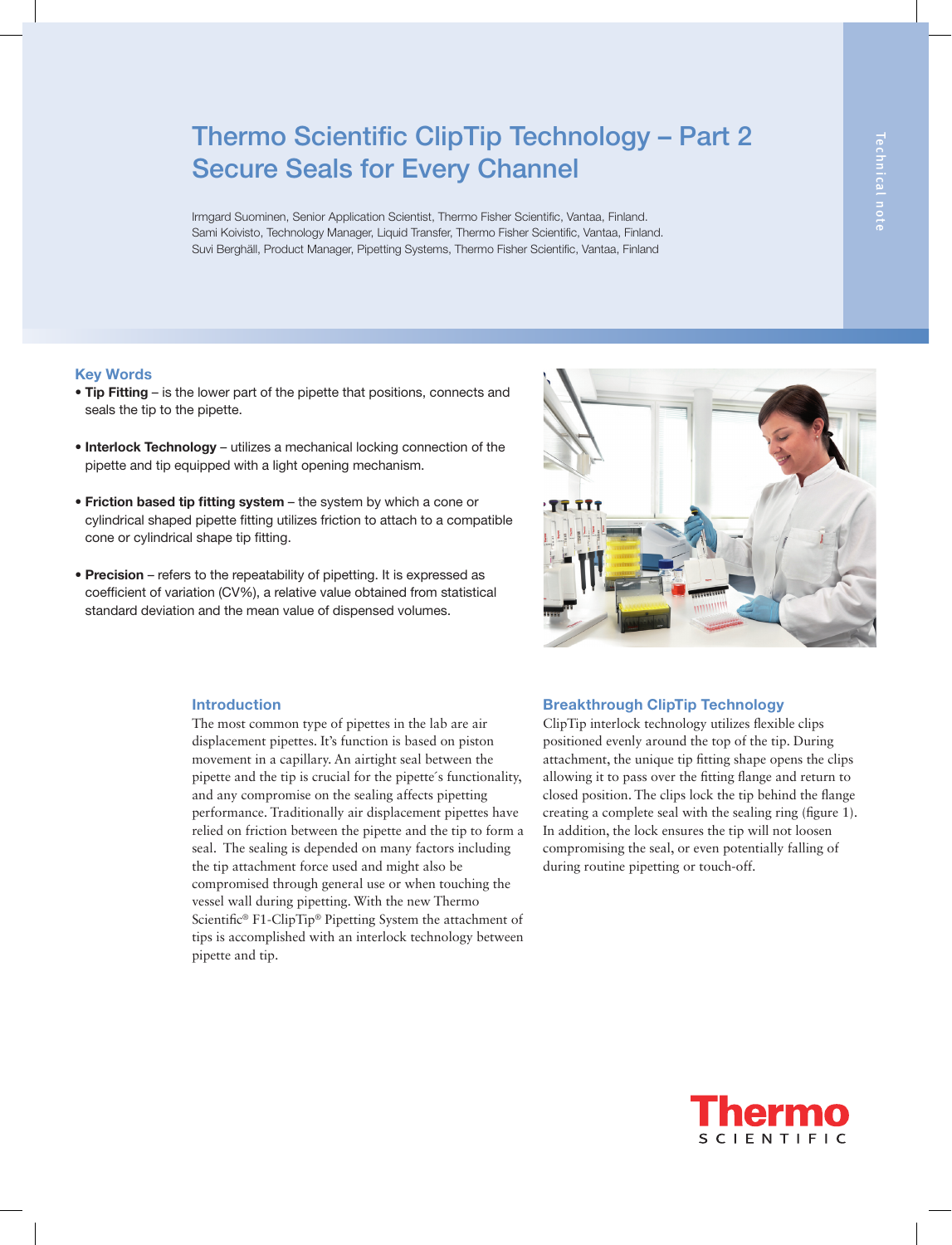

Figure 1: Clips closed behind the flange. The tip is sealed.

In this technical note we demonstrate the benefits of the revolutionary ClipTip interlocking tip attachment technology by pipetting into 96-well plate as an example.

## Test set-up

#### Test pipettes and tips:

- Thermo Scientific F1-ClipTip 12-channel pipette (30-300 µl) with ClipTip 300.
- 300 µl 12-channel pipettes from Manufacturers A and B with manufacturers' tips recommended for the particular pipette as well as generic tips. The pipettes had friction based tip sealing mechanisms.

#### Test method:

• Tip attachment was achieved with constant forces using machine to press the tested pipette downward against the tip rack box with a lever. The lever was equipped with a weight, which directed a constant downward force to the test pipette. This procedure simulated the tip attachment procedure with a known force. The used attachment weight forces were 3.8kg, 4.8kg and 6.3kg (37.3N, 47.1N and 61.8N respectively).

• After tip attachment 100 µl of green dye solution was dispensed into 96-well microplates using the reverse pipetting technique. After each dispensing the tips were touched against the wall of the wells to wipe off possible droplets on the outside of the tip. It was recorded if tips fell off. After filling two microplates, 100 µl was aspirated and the amount of liquid was measured gravimetrically. Precision values (CV%) were calculated for each attachment force used.

## **Results**

### 1.Tip attachment

Attachment force 3.8 kg was sufficient to attach tips to all pipettes tested. However, tips from Manufacturer B and generic tips fell off during pipetting when 8 rows of microplate had been dispensed. Figure 2 shows ClipTip tips (a) and Generic pipette tips (b) after filling two 96-well microplates. The ClipTip pipette tips did not fall off, and secured an equal liquid level in all 12 tips. The Generic tips had one tip fall off, and obtained uneven liquid levels in the remaining tips. In order to keep tips attached the force needed to be increased from 3.8 kg to 4.8 kg. The tips of manufacturer A stayed attached, but the variation between dispensed volumes of different channels was higher than with F1-ClipTip (Fig. 3). This variation could not be observed visually.



Figure 2. ClipTip tips (a) and Generic tips (b) after dispensing into two 96-well microplates. The tip attachment force used was 3.8 kg.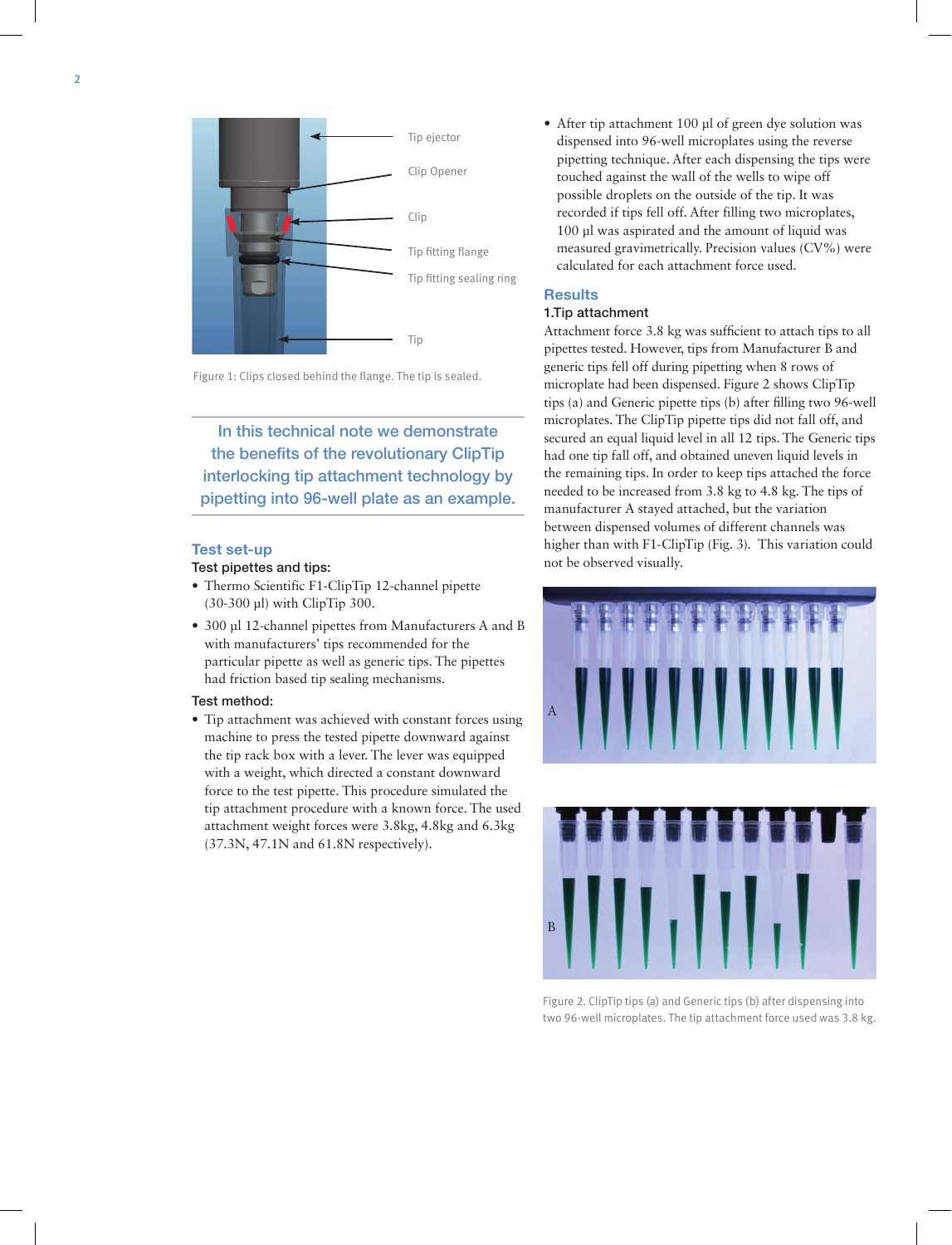Manufacturer A tips stayed attached, but the variation between dispensed volumes of different channels was higher when compared to the results of the F1-ClipTip system (Fig. 3).

## 2. Precision

Precision value of manufacturer A was 68% higher than with F1-ClipTip system (Figure 4) after dispensing into two 96-well microplates. The figure shows that with F1-ClipTip the variation between channels was lower than with a pipette with a friction based tip fitting mechanism. With friction based mechanisms the precision varied with the tip attachment force used.



Figure 3. Dispensed volumes of F1-ClipTip 12-channel pipette and Manufacturer A's 12-channel pipette after dispensing into two 96-well microplates. The set volume was 100 µl and the tip attachment force used was 3.8 kg.



Figure 4. Precision values with 12-channel pipettes after dispensing into two 96-well microplates. The set volume was 100 µl and the tip attachment forces used were as 3.8 kg.